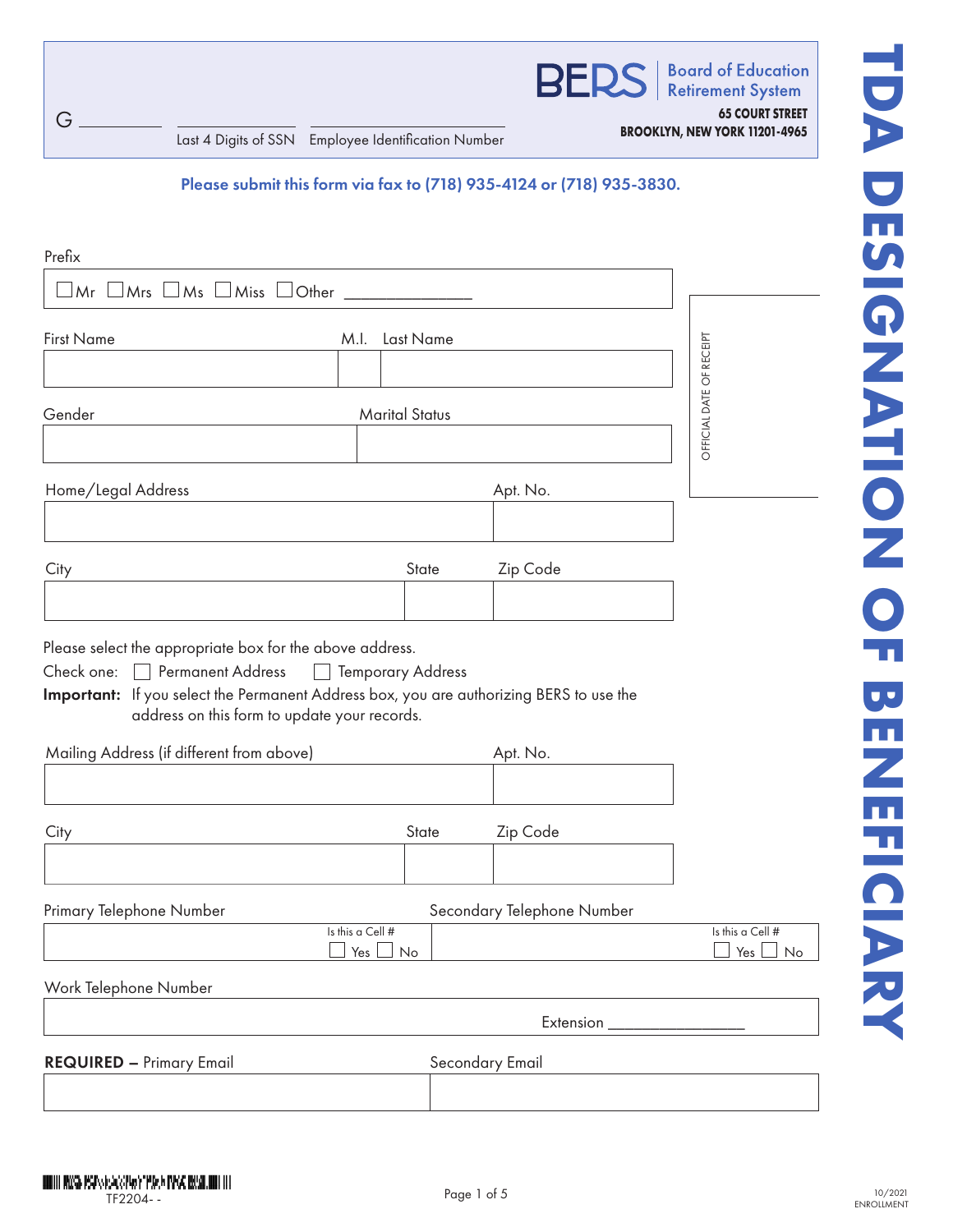#### BEFORE DESIGNATING ANY BENEFICIARIES, PLEASE READ THE INSTRUCTION SHEET

This designation supersedes all previously filed designation of beneficiary selection filed under the Tax Deferred Annuity Program. In accordance with the rules and regulations governing the BERS Tax Deferred Annuity Program, I hereby authorize BERS to cancel any previous beneficiary designation made by me with regard to my account in the BERS Tax Deferred Annuity Program and nominate the beneficiary(ies) named herein to receive such benefits as may become due after my death. I reserve the right to change, in a manner prescribed by BERS, any beneficiary designation. Should I fail to execute this form properly, payment of any benefit will be designated according to the last designation which was properly executed, and if no previous designation was filed, payment of any benefit due will be made to my estate.

#### DO NOT SIGN OR DATE UNLESS IN FRONT OF A NOTARY

| Signature: | ⊃ate: |
|------------|-------|
|            |       |

G

|                                         | Affix official seal in the box below                                                                                                                                                                                                                                                                                                           |
|-----------------------------------------|------------------------------------------------------------------------------------------------------------------------------------------------------------------------------------------------------------------------------------------------------------------------------------------------------------------------------------------------|
|                                         |                                                                                                                                                                                                                                                                                                                                                |
|                                         |                                                                                                                                                                                                                                                                                                                                                |
|                                         |                                                                                                                                                                                                                                                                                                                                                |
|                                         |                                                                                                                                                                                                                                                                                                                                                |
|                                         |                                                                                                                                                                                                                                                                                                                                                |
|                                         |                                                                                                                                                                                                                                                                                                                                                |
| Do not sign unless in front of a notary |                                                                                                                                                                                                                                                                                                                                                |
|                                         | On this _______ day of ____________________ in the year 20 ________<br>to me known to be the individual described in and who execute the<br>foregoing document, and he (she) duly acknowledged to me that he<br>(she) executed the same, and the statements contained therein are true.<br>Signature of Notary Public or Commissioner of Deeds |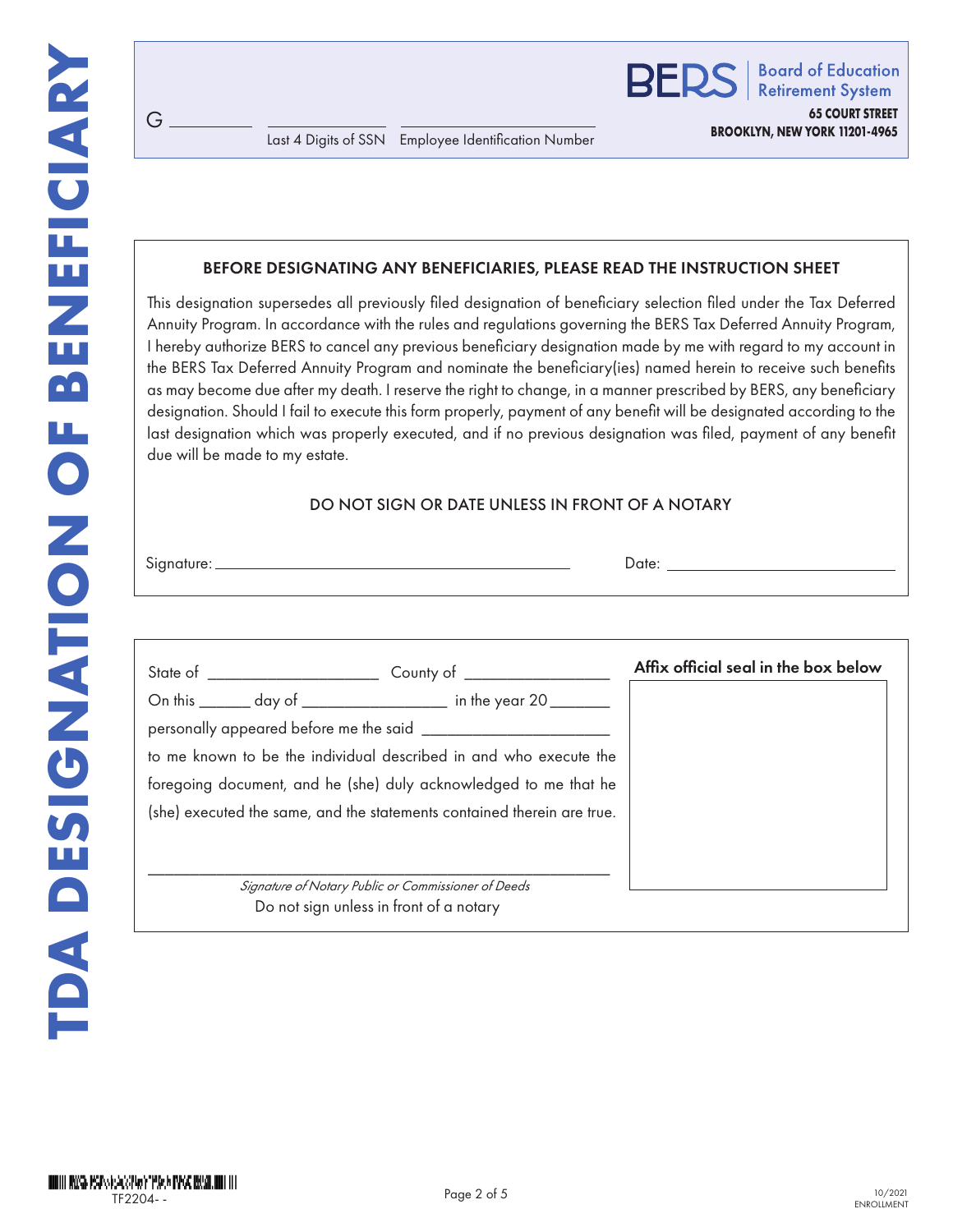

**Retirement System** 

**65 COURT STREET**

**BROOKLYN, NEW YORK 11201-4965** Last 4 Digits of SSN Employee Identification Number

#### BENEFICIARY 1

G

| <b>First Name</b>                  |                                                                                                               | M.I.                    | Last Name |       |                                |
|------------------------------------|---------------------------------------------------------------------------------------------------------------|-------------------------|-----------|-------|--------------------------------|
|                                    |                                                                                                               |                         |           |       |                                |
| Date of Birth<br>MM / DD / YYYY    | Relationship to Me                                                                                            |                         |           |       | <b>REQUIRED - % of Benefit</b> |
| Mailing Address                    |                                                                                                               |                         |           |       | Apt. No.                       |
|                                    |                                                                                                               |                         |           |       |                                |
| City                               |                                                                                                               |                         |           | State | Zip Code                       |
| <b>REQUIRED - Telephone Number</b> |                                                                                                               | <b>REQUIRED - Email</b> |           |       |                                |
|                                    |                                                                                                               |                         |           |       |                                |
|                                    | If more than one beneficiary is selected, you must select one of the following $\Box$ Otherwise or $\Box$ And |                         |           |       |                                |

## BENEFICIARY 2

| <b>First Name</b>                  |                                                                                                               | M.I. | Last Name               |       |                                |
|------------------------------------|---------------------------------------------------------------------------------------------------------------|------|-------------------------|-------|--------------------------------|
| Date of Birth<br>MM / DD / YYYY    | Relationship to Me                                                                                            |      |                         |       | <b>REQUIRED - % of Benefit</b> |
| Mailing Address                    |                                                                                                               |      |                         |       | Apt. No.                       |
| City                               |                                                                                                               |      |                         | State | Zip Code                       |
| <b>REQUIRED - Telephone Number</b> |                                                                                                               |      | <b>REQUIRED - Email</b> |       |                                |
|                                    |                                                                                                               |      |                         |       |                                |
|                                    | If more than one beneficiary is selected, you must select one of the following $\Box$ Otherwise or $\Box$ And |      |                         |       |                                |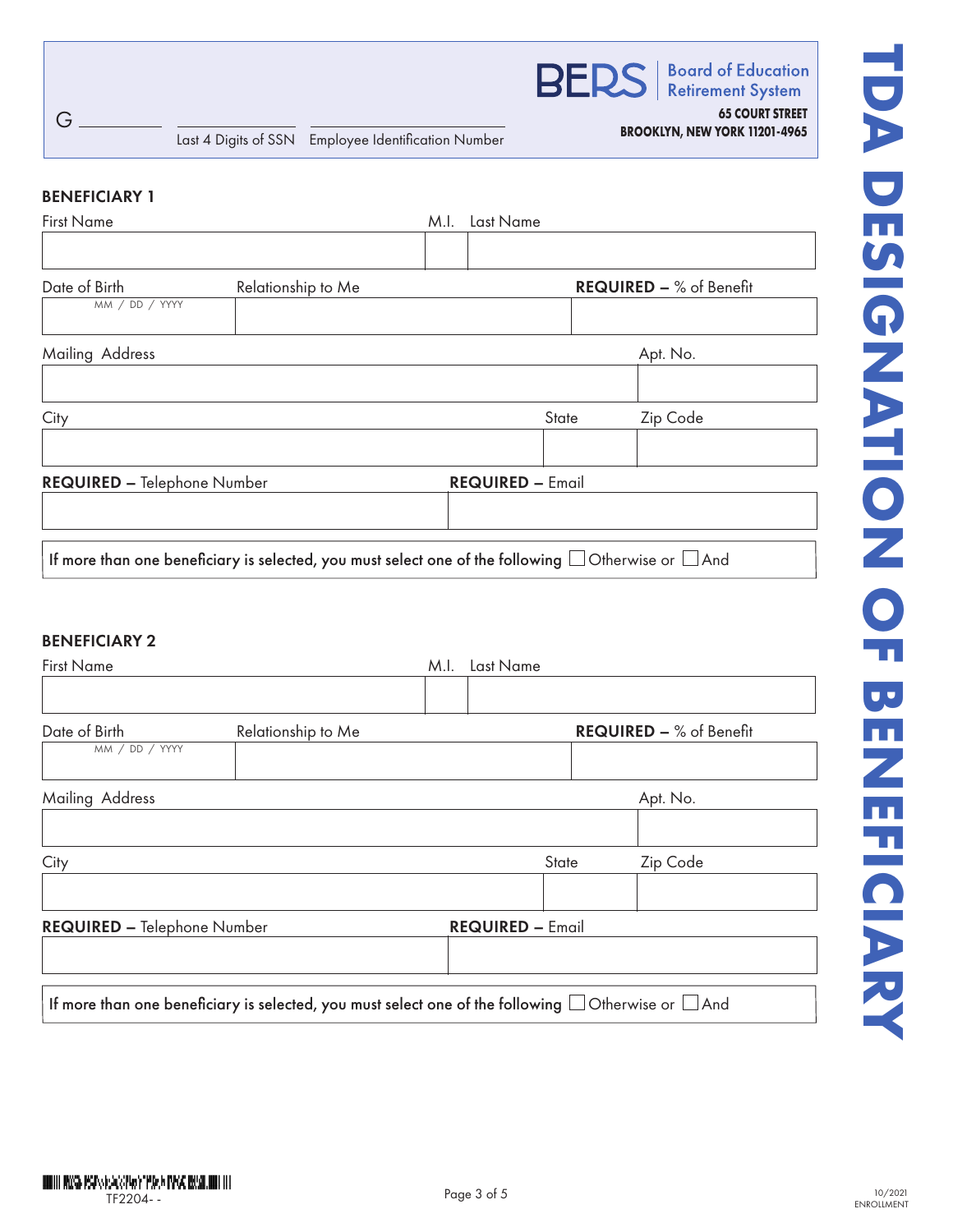| Last 4 Digits of SSN Employee Identification Number |                                                                                       |      |                         | <b>BROOKLYN, NEW YORK 11201-4965</b> |                                                       |  |
|-----------------------------------------------------|---------------------------------------------------------------------------------------|------|-------------------------|--------------------------------------|-------------------------------------------------------|--|
| <b>BENEFICIARY 3</b>                                |                                                                                       |      |                         |                                      |                                                       |  |
| <b>First Name</b>                                   |                                                                                       | M.I. | Last Name               |                                      |                                                       |  |
|                                                     |                                                                                       |      |                         |                                      |                                                       |  |
| Date of Birth                                       | Relationship to Me                                                                    |      |                         |                                      | <b>REQUIRED - % of Benefit</b>                        |  |
| MM / DD / YYYY                                      |                                                                                       |      |                         |                                      |                                                       |  |
| Mailing Address                                     |                                                                                       |      |                         |                                      | Apt. No.                                              |  |
|                                                     |                                                                                       |      |                         |                                      |                                                       |  |
| City                                                |                                                                                       |      |                         | State                                | Zip Code                                              |  |
|                                                     |                                                                                       |      |                         |                                      |                                                       |  |
| <b>REQUIRED - Telephone Number</b>                  |                                                                                       |      | <b>REQUIRED - Email</b> |                                      |                                                       |  |
|                                                     |                                                                                       |      |                         |                                      |                                                       |  |
|                                                     | If more than one beneficiary is selected, you must select one of the following $\Box$ |      |                         |                                      | $\mathsf{I}$ Otherwise or $\mathsf{I} \mathsf{I}$ And |  |

# BENEFICIARY 4

G

| <b>First Name</b>                  |                                                                                                               | M.I. | Last Name               |              |                                |
|------------------------------------|---------------------------------------------------------------------------------------------------------------|------|-------------------------|--------------|--------------------------------|
| Date of Birth<br>MM / DD / YYYY    | Relationship to Me                                                                                            |      |                         |              | <b>REQUIRED - % of Benefit</b> |
| Mailing Address                    |                                                                                                               |      |                         |              | Apt. No.                       |
| City                               |                                                                                                               |      |                         | <b>State</b> | Zip Code                       |
| <b>REQUIRED - Telephone Number</b> |                                                                                                               |      | <b>REQUIRED - Email</b> |              |                                |
|                                    | If more than one beneficiary is selected, you must select one of the following $\Box$ Otherwise or $\Box$ And |      |                         |              |                                |

DODIN WAS PSPS EXPERIENCE PAGE INVOLUNTIER IN TF2204- -

**65 COURT STREET**

**Board of Education Retirement System** 

**BERS**